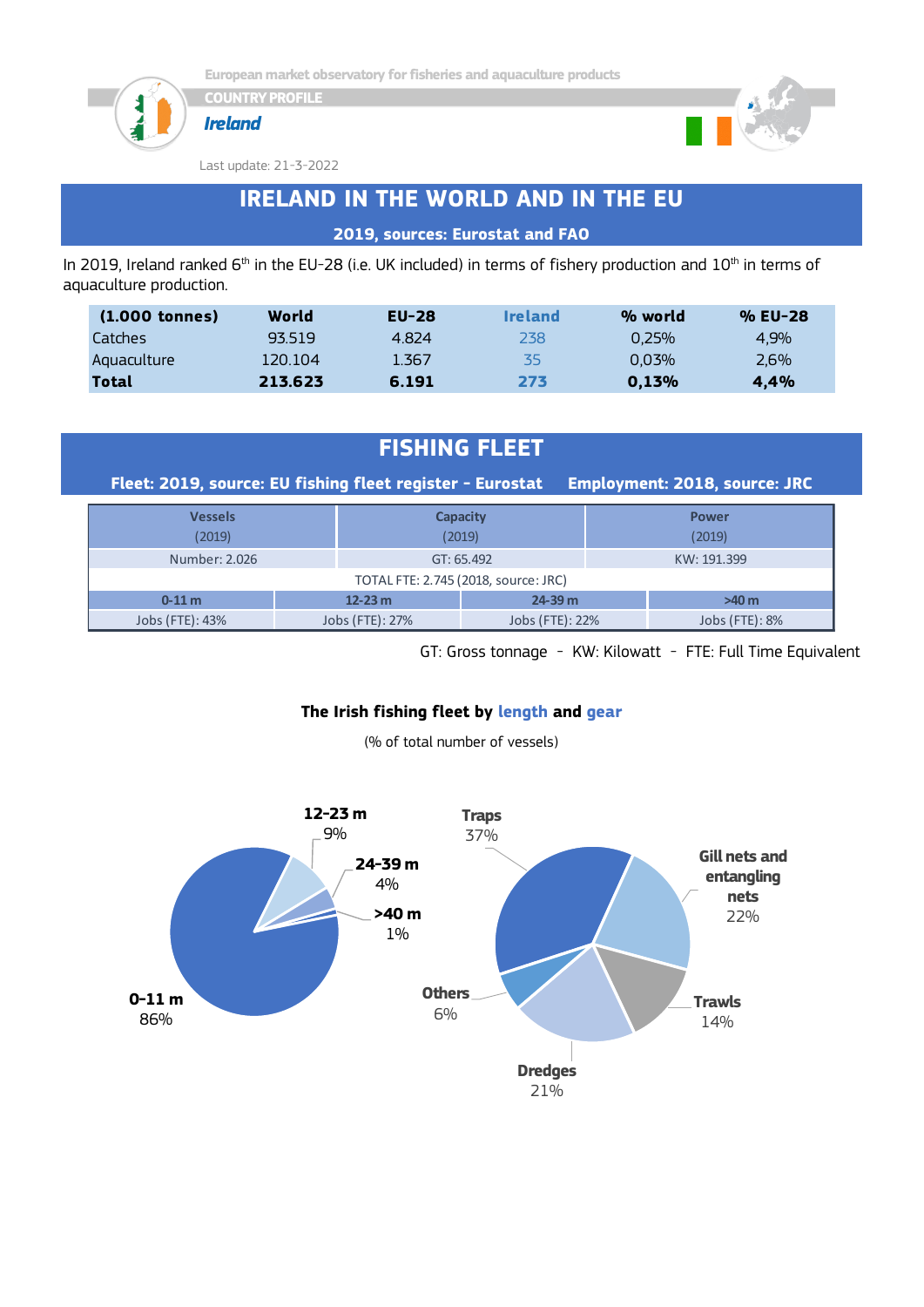

**COUNTRY PROFILE**





Last update: 21-3-2022

# **LANDINGS**

#### **Source: EUMOFA, based on Eurostat and SFPA data.**

Landings comprise the initial unloading of any fisheries products from on board a fishing vessel in a given Member State. They include aquatic plants and species not destined for human consumption. Landings are recorded in net weight and value, and concern landings made by vessels from EU Member States, Iceland, Norway and the UK.

In 2019, 82% of landings in Ireland included fresh products, while no detail is available on the preservation state of remaining 18%. As for destination use, 59% of landings were for human consumption while no detail is available for the destination use of remaining 41%.

There are 179 fishing ports registered in Ireland (source: EU Master Data Register, 25 November 2021).



**Total landings.** Values are deflated by using the GDP deflator (base=2015)



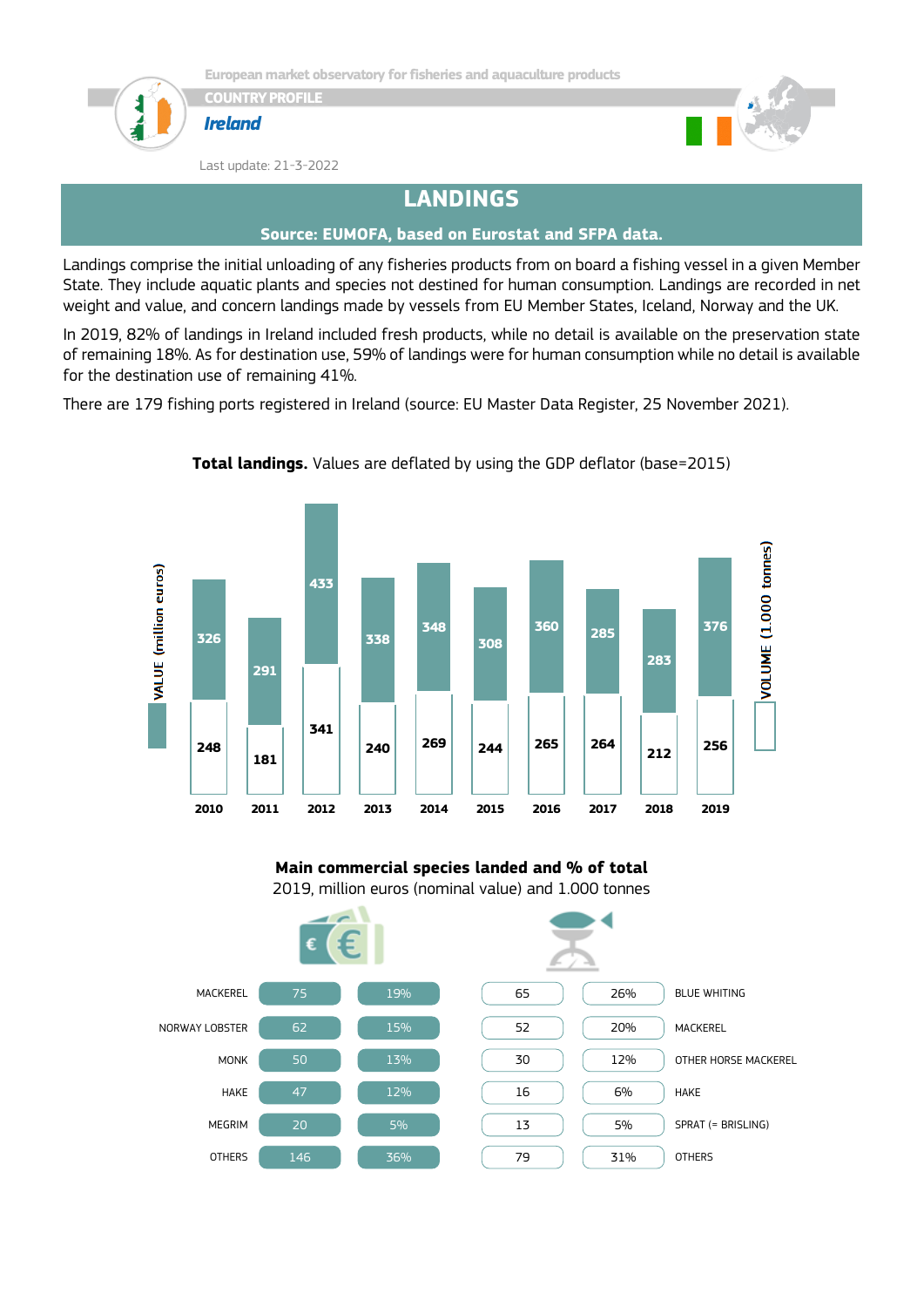







Last update: 21-3-2022

### **AQUACULTURE**

```
Source: EUMOFA, based on Eurostat and FAO data.
```
Aquaculture consists in the farming of aquatic (fresh or saltwater) organisms, such as fish, molluscs, crustaceans and aquatic plants. Aquaculture data are reported in live weight equivalent and value.

In 2019, 99% of Irish production occurred in sea and brackish water and a small portion in freshwater. The following main production methods were used:

- 51% of production: off bottom in sea brackish water;
- 32% of production: in cages in sea and brackish water;
- 15% of production: on bottom in sea and brackish water;
- 2% of production: using ponds in freshwater.



#### **Total production.** Values are deflated by using the GDP deflator (base=2015)



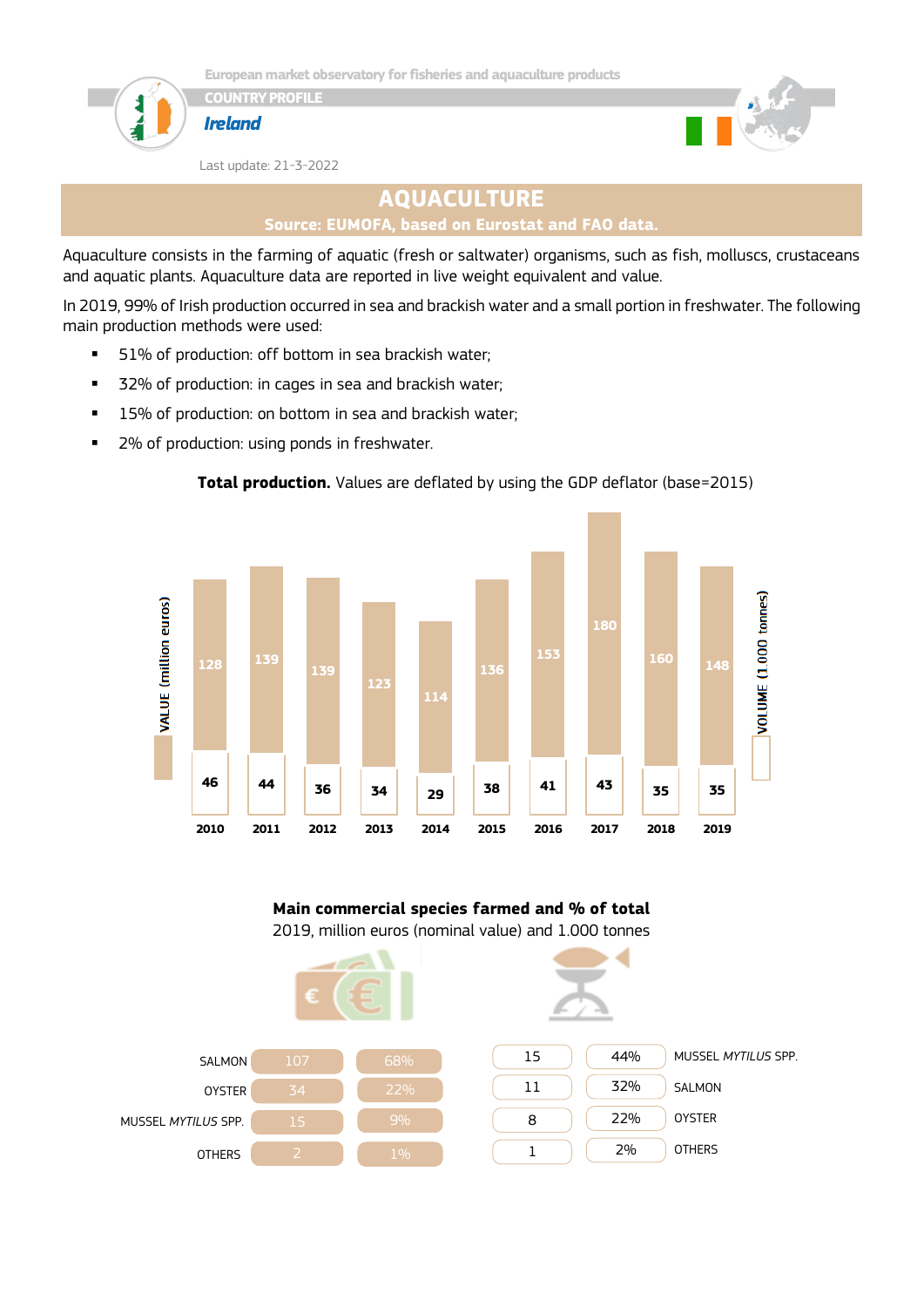





Last update: 21-3-2022



### **PRODUCER ORGANISATIONS**

**Data as of 15-12-2021, source: DG MARE, [link](https://ec.europa.eu/fisheries/sites/fisheries/files/list-of-recognised-producer-organisations-and-associations-of-producer-organisations.pdf)**

In Ireland, **6 producer organisations (POs)** are formally recognized. Their role is to contribute to the achievement of the objectives of the Common Fisheries Policy (CFP) and of the Common organisation of the markets (CMO) through the collective management of their members' activities.

Of the 6 POs, 4 operate in the fishery sector, 1 operates in aquaculture and 1 in both the fishery and aquaculture sectors.

# **FIRST SALES**

#### **2017, source: EUMOFA**

First sales concern the fish that is sold or registered at an auction center or to registered buyers or to producer organizations (PO). First sales may differ from landings since the former do not cover fish that is landed by vessels owned by processing companies or direct sales to processors.

In Ireland, first sales are generally done by contract rather than by auction.

### **WHOLESALE**

Wholesale is an intermediary stage in the distribution channel that buys in bulk and sells to resellers (e.g. retailers) rather than to consumers.

There are no structured wholesale markets in Ireland, but a number of companies operate as wholesale distributors. Due to consolidation during the last few years, approximately 80% of the market is now controlled by six wholesalers. The wholesale distributors buy products both from fisheries and aquaculture, but the major bulk of their products is imported. Source: Bord Iascaigh Mhara.

### **PROCESSING**

According to Eurostat-SBS, 2.504 persons were employed in the Irish fish processing industry in 2019. The sector recorded a value added of 125,3 million euros, covering 2% of the value added of total manufacture of food products.

In 2020, the main products sold were "Frozen whole salt water fish" and "Frozen crustaceans, frozen flours, meals and pellets of crustaceans, fit for human consumption" (source: Eurostat-PRODCOM).

> **106 companies Sales: 507 million euros** (2019, source: Eurostat - SBS)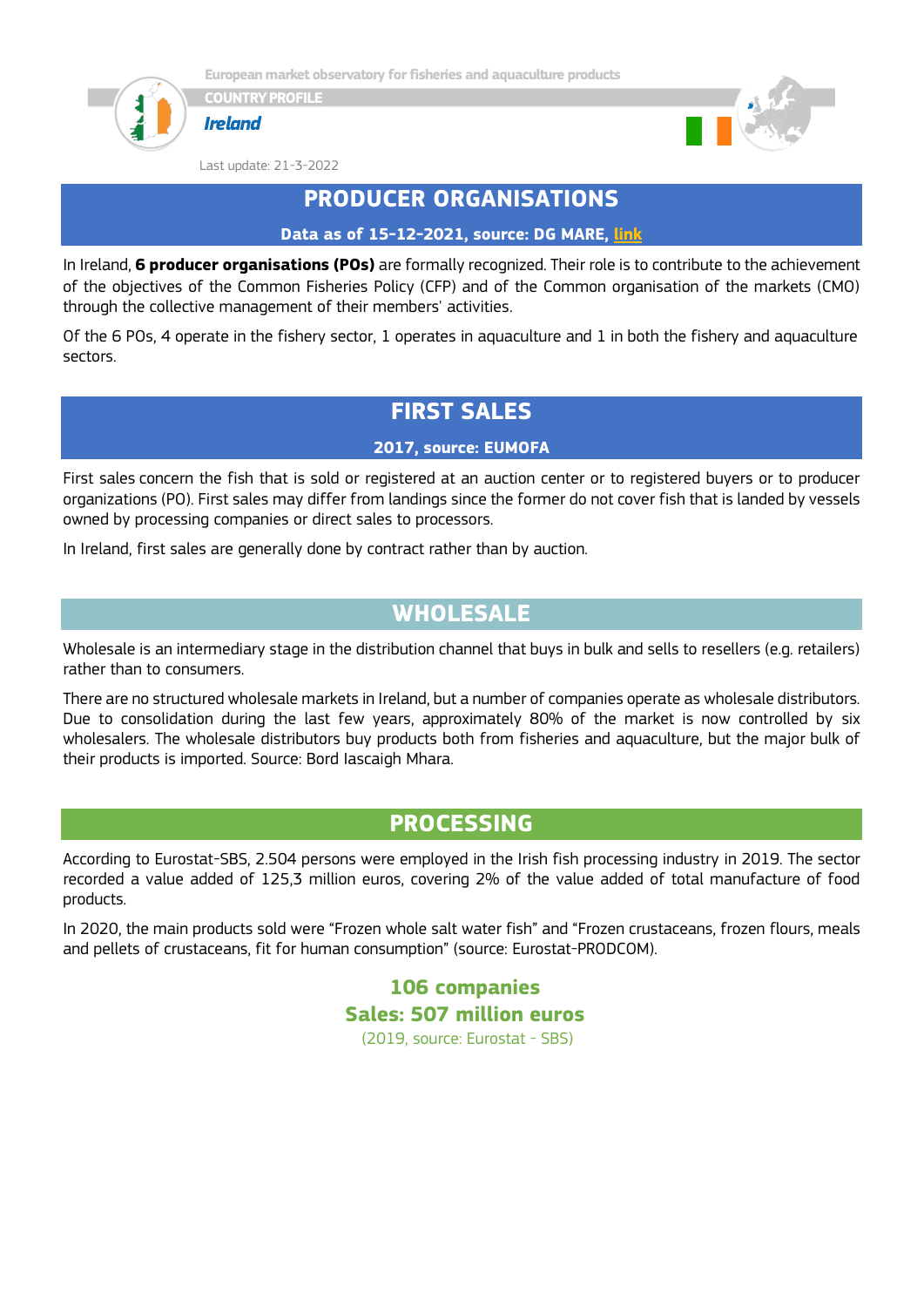

7%

5%



Last update: 21-3-2022



# **IMPORT – EXPORT**

**Source: EUMOFA, based on Eurostat-COMEXT data. Values in the bar charts are deflated by using the GDP deflator (base=2015).**





**EXPORT**



9%

8%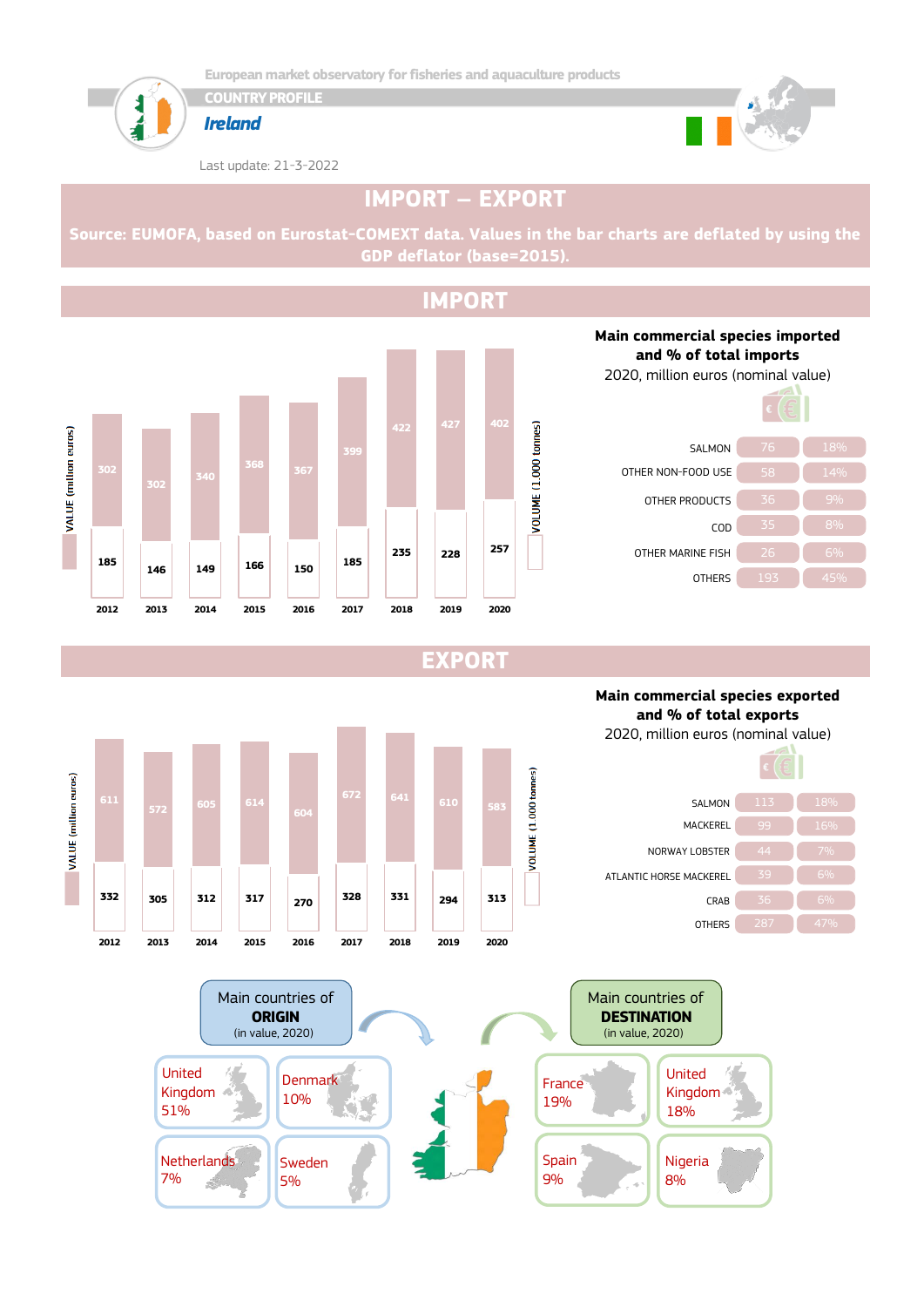

**DISTRIBUTION**

**The supply chain of fisheries and aquaculture products in Ireland** (source: Bord Iascaigh Mhara):



**Consumer preferences on purchasing channels** (source: Eurobarometer, 2021):

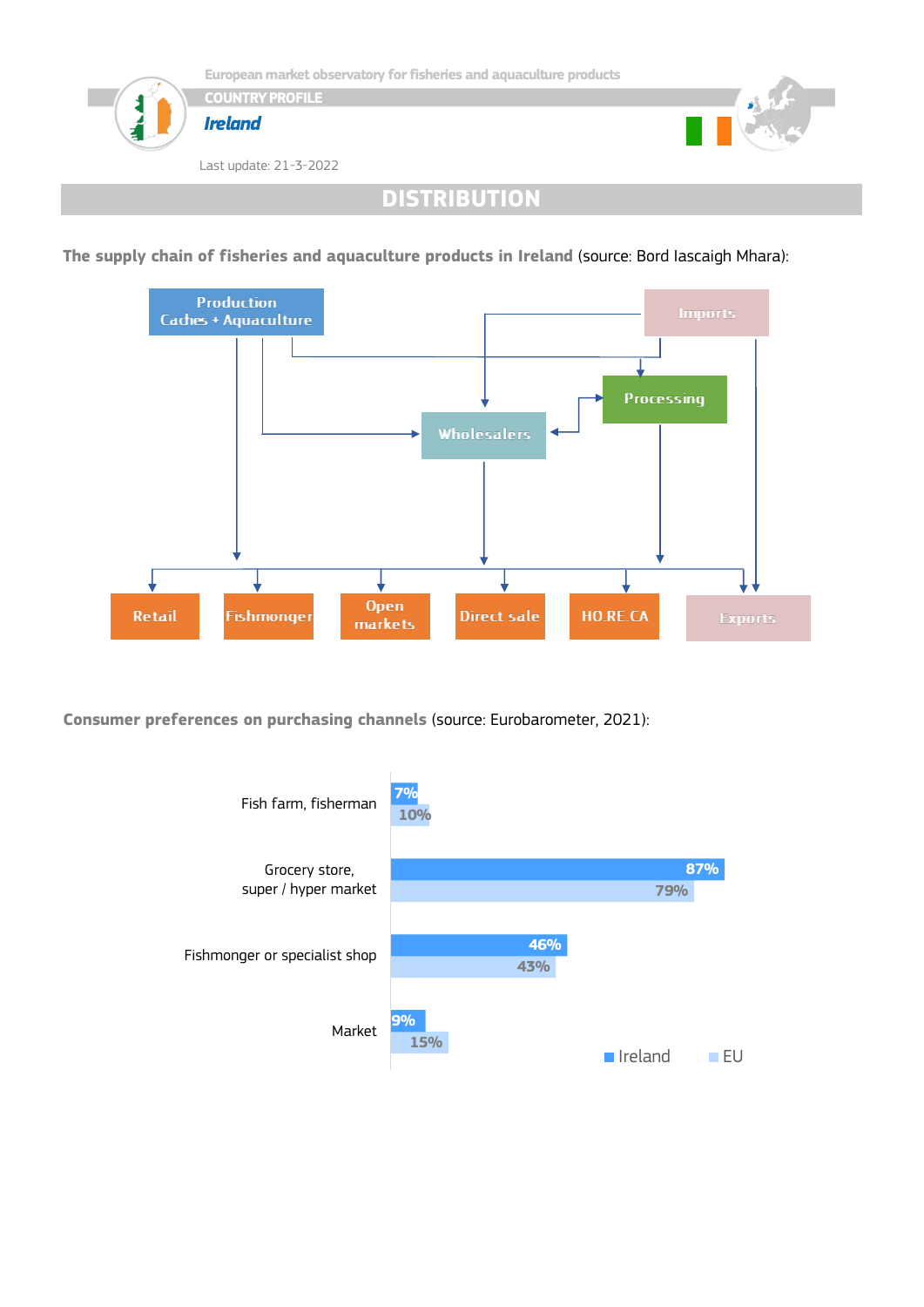

**COUNTRY PROFILE**



Last update: 21-3-2022



### **CONSUMPTION**

In 2019, apparent consumption was estimated at 25,5 kg per capita, with a 2% increase compared with 2018. The most consumed species were mackerel, horse mackerel, cod, herring and salmon (source: EUMOFA). Regular consumers, namely those who eat fishery and aquaculture products at least once a month, mainly belong to age groups 40-54 and over 55. Young people (15-24) are less inclined to eat fish frequently in Ireland, as well as at EU-28 level. In this category, regular consumers cover 54% of the total, which is much lower than at EU level (67%, UK included). Irish consume especially fresh and smoked, salted or dried products; loose fish (73%) is more frequently consumed than at EU level (68%, UK included) (source: EUMOFA, "EU consumer habits regarding fishery and aquaculture products", 2017).

> **25,5 kg per capita in live weight equivalent** (2019, source: EUMOFA)

#### **Purchasing factors** (source: Eurobarometer, 2021)



#### **Preferences regarding wild or farmed product** (source: Eurobarometer, 2021)



Preference for wild products Preference for farmed products